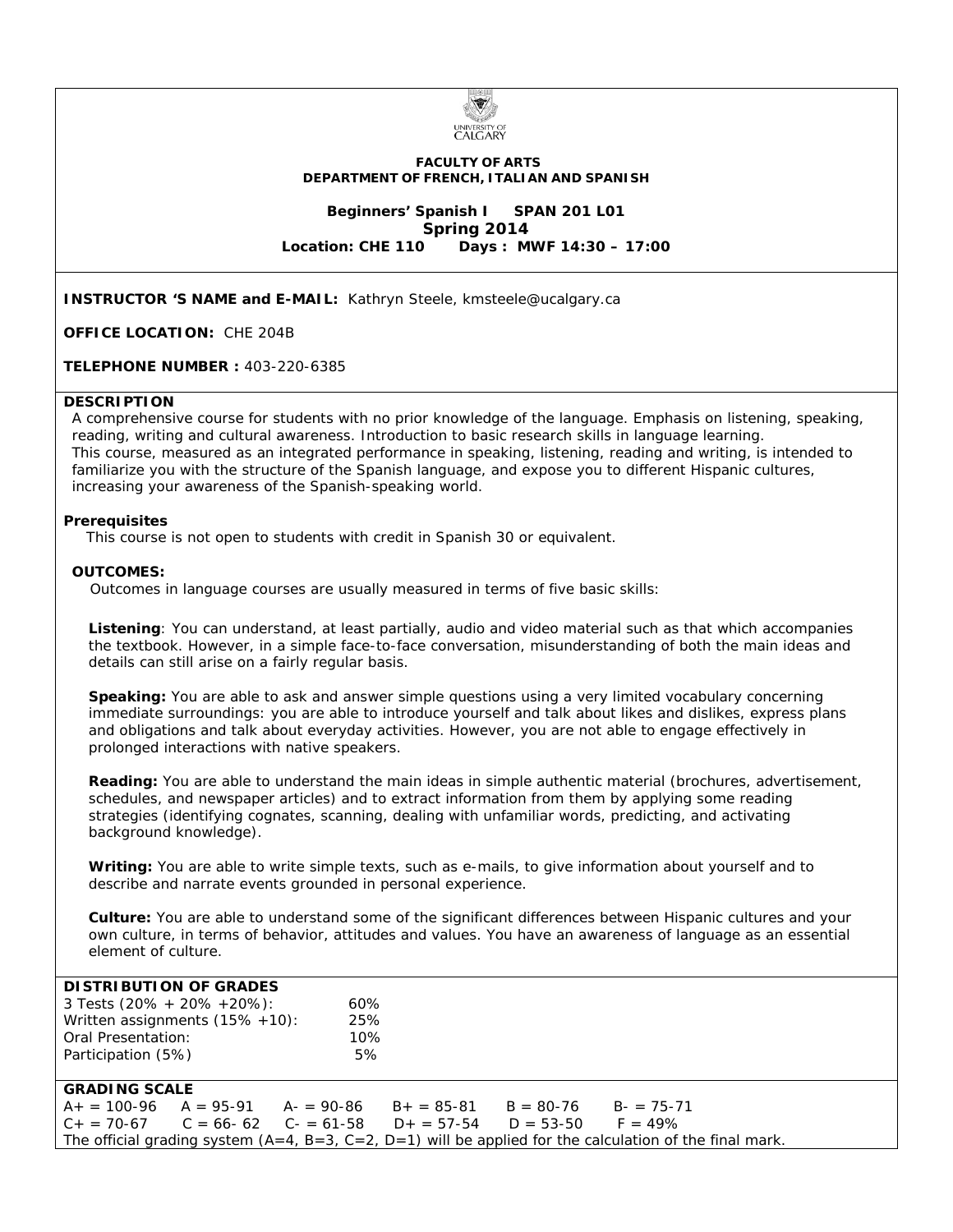## **REQUIRED TEXTS**

Caycedo Garner, Rush, Domínguez. *¡Claro que sí*! Student Text with iLrn (7th. edition). Boston, New York: Houghton Mifflin.

0176577327 – Custom Claro que si! book for Span 201 w/iLrn bundled in.

### **RECOMMENDED TEXTS AND MATERIALS**

Collins Spanish Dictionary. Spanish/English. English/Spanish. Spinelli, Emily. *English Grammar for Students of Spanish*. 4th. ed. The Olivia & Hill Press.

## **COURSE NOTES**

- 1. The information on the course outline handed with this Course Information Sheet and posted on Blackboard is not binding and can change according to the needs of the class.
- 2. No makeup tests will be given unless there is a valid health problem or family emergency. Students may be required to provide the Instructor with documentation related to illness and/or emergency as it is discussed in the University Calendar. The student must discuss an alternative course of action with the instructor within two weeks. After that if the Instructor is not available, notification of the situation may be given to the Coordinator.
- 3. Attendance to all exams is compulsory.

 4. To derive the utmost benefit from instruction, daily attendance is essential. Class participation is a necessary component of this course. Lack of attendance may adversely affect your overall performance and may have a negative impact on your final grade.

 The mark for class performance includes attendance and active and positive contribution to classes. The grade for this section will be granted as follows:

- Student participates regularly and always comes to class well prepared: 100%
- Generally student participates and comes to class well prepared: 80%
- Sometimes student participates and comes to class prepared: 70%
- Student seldom participates or comes to class well prepared: 50%
- Student never participates or comes to class prepared: 0%
- 5. Depending on their abilities, students are expected to spend a minimum of two hours in outside preparation for each class period. Students will be encouraged to communicate consistently in the target language from the start of the course.
- 6. **All assignments must be completed to pass this course**

### **ACADEMIC MISCONDUCT**

1. **Plagiarism** is a serious offence, the penalty for which is an F on the assignment and possibly also an F in the course, academic probation, or requirement to withdraw. Plagiarism exists when:

a) the work submitted or presented was done, in whole or in part, by an individual other than the one submitting or presenting the work (this includes having another impersonate the student or otherwise substituting the work of another for one's own in an examination or test);

- b) parts of the work are taken from another source without reference to the original author;
- c) the whole work (e.g., an essay) is copied from another source, and/or

d) a student submits or presents work in one course which has also been submitted in another course (although it may be completely original with that student) without the knowledge of or prior agreement of the instructor involved.

While it is recognized that scholarly work often involves reference to the ideas, data and conclusions of other scholars, intellectual honesty requires that such references be explicitly and clearly noted."

Plagiarism occurs not only when direct quotations are taken from a source without specific acknowledgement but also when original ideas or data from the source are not acknowledged. A bibliography is insufficient to establish which portions of the student's work are taken from external sources; footnotes or other recognized forms of citation must be used for this purpose.

2. **Cheating** at tests or examinations includes but is not limited to dishonest or attempted dishonest conduct such as speaking to other candidates or communicating with them under any circumstances whatsoever; bringing into the examination room any textbook, notebook, memorandum, other written material or mechanical or electronic device not authorized by the examiner; writing an examination or part of it, or consulting any person or materials outside the confines of the examination room without permission to do so, or leaving answer papers exposed to view, or persistent attempts to read other students' examination papers.

3. **Other academic misconduct** includes, but is not limited to, tampering or attempts to tamper with examination scripts, class work, grades and/or class records; failure to abide by directions by an instructor regarding the individuality of work handed in; the acquisition, attempted acquisition, possession, and/or distribution of examination materials or information not authorized by the instructor; the impersonation of another student in an examination or other class assignment; the falsification or fabrication of clinical or laboratory reports; the nonauthorized tape recording of lectures.

4. Any student who voluntarily and consciously aids another student in the commission of one of these offences is